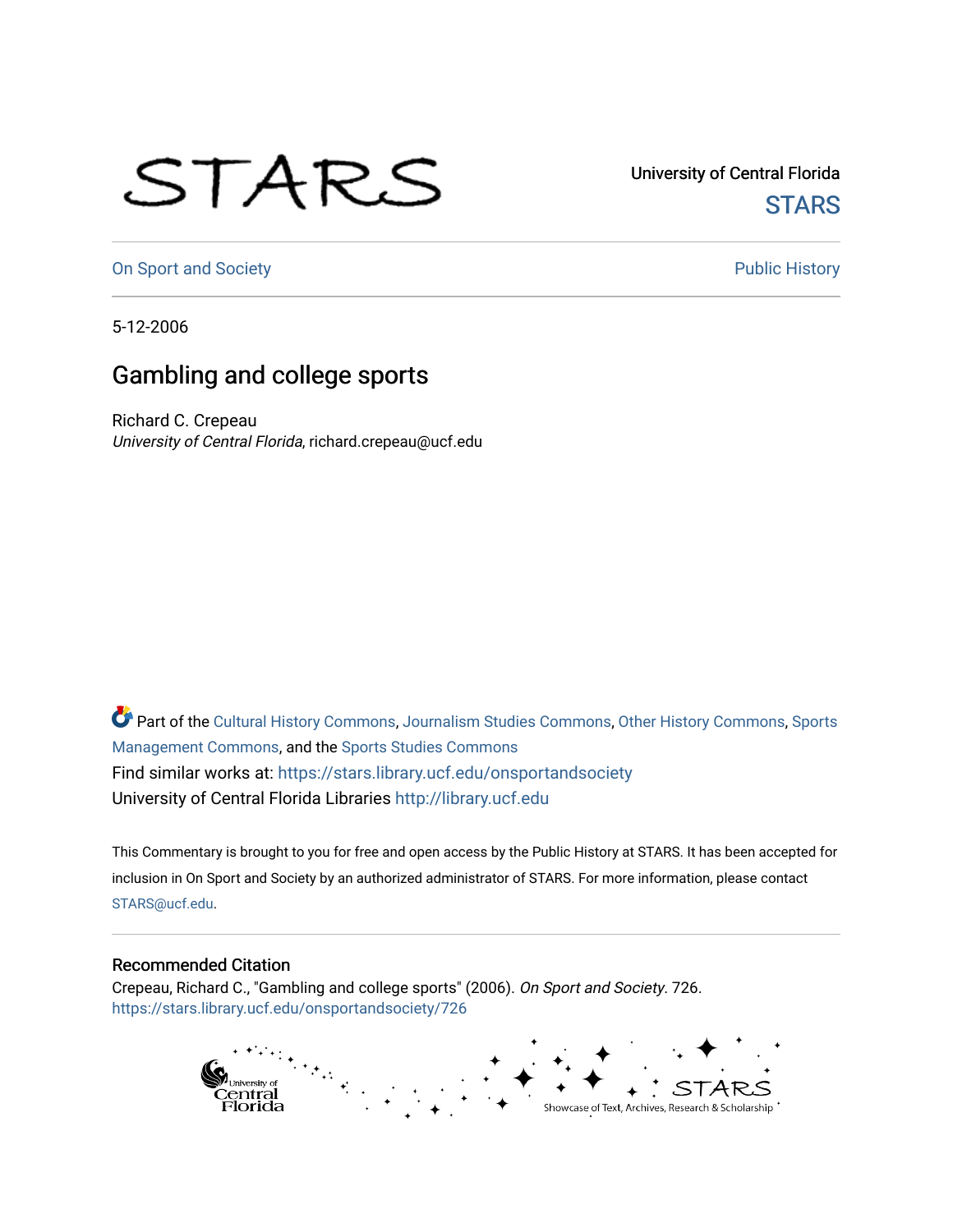## SPORT AND SOCIETY FOR H-ARETE Gambling and college sports MAY 12, 2006

It has been a longstanding assumption among historians of sport that gambling is an essential element in the appeal of sport, and that from the first competition it was likely that a wager was involved. It is also generally conceded that, without gambling, sport would experience a marked decline in public interest. The gambling industry in America is huge and largely illegal, while the gambling industry on other parts of the planet is huge and legal.

It should come as no surprise, then, when John Daly confessed to having lost some \$50M to \$60M dollars over the past twelve years of heavy gambling. Three days later, former NBA star and probasketball television analyst, Charles Barkley, said he too had a gambling problem that has cost him somewhere in the neighborhood of \$10M. A few weeks earlier, England and Manchester United 21 year old football superstar Wayne Rooney revealed that he had amassed gambling debts of about \$1.25M. After his retirement, Michael Jordan admitted to a major gambling problem, long rumored to have been the case. High stakes golf and high rolling at casinos were his weakness.

In addition to the stars, the fans themselves have considerable gambling habits, some of them on sports, but increasingly in other venues as well. Several developments in recent years have fueled gambling, especially the internet and the personal computer which can turn your home into a huge casino or a sports book venue.

Two weeks ago, I spent some time talking about this issue with Simon Kuper of the Financial Times who subsequently produced an extended piece on gambling for his newspaper on April 22. Kuper says that Britain is now the epicenter of gambling, especially since its legalization in 1994. Betting shops are as ubiquitous as Starbucks and McDonalds. The annual handle in Britain is some \$95B and growth of legal gambling at William Hill between 2002 and 2005 was over 200%. All of this was largely without the internet which is just now coming into play and still accounts for a small fraction of British gambling.

In the United States the amount of gambling is more difficult to track as most of it is illegal. Legal Super Bowl betting in 2005 in Nevada reached over \$90M. A similar amount was bet on March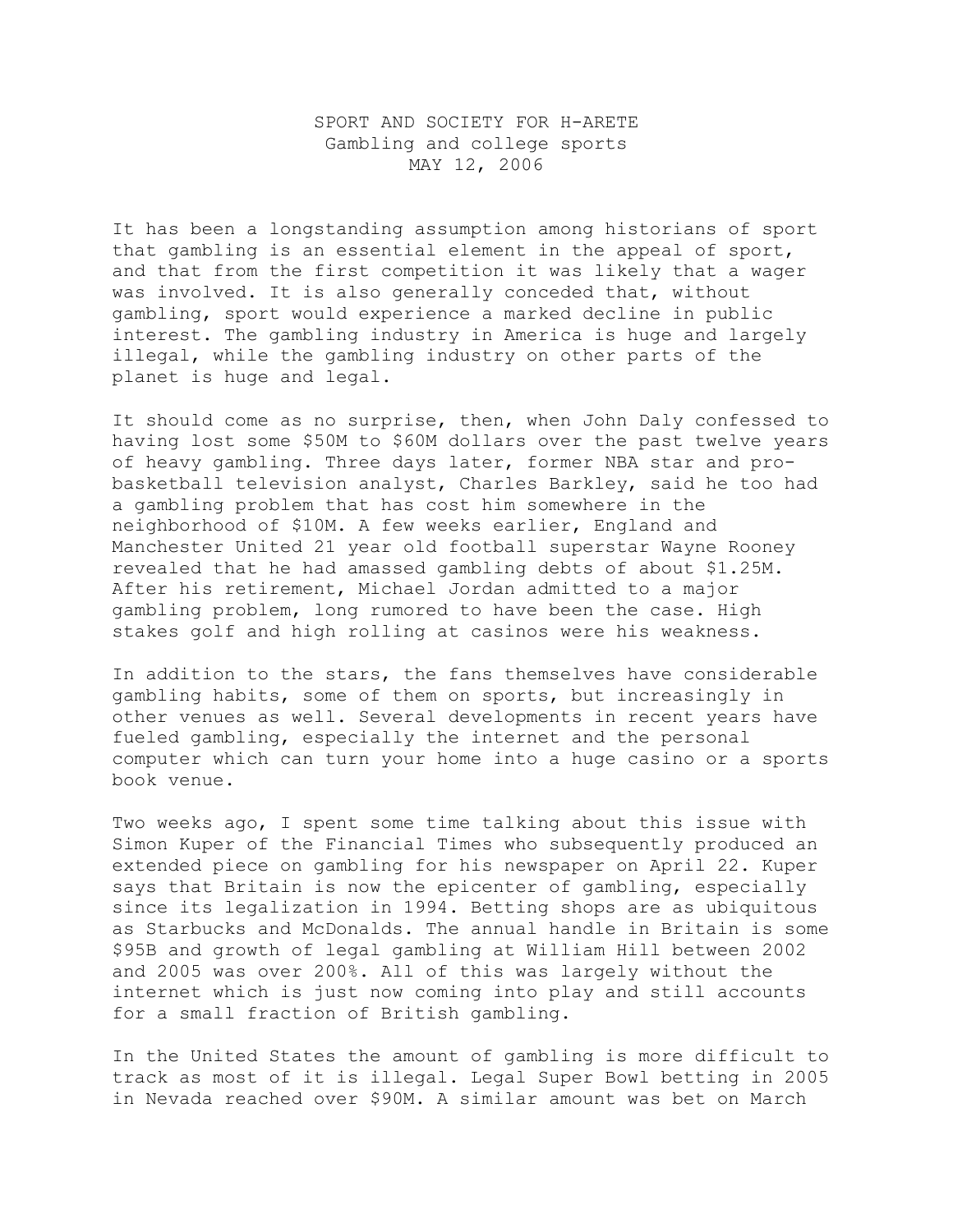Madness in Nevada, while on the internet the betting levels reached \$1.3B for March Madness compared to only \$600M for the Super Bowl. Estimates for the U.S. are that \$500B per year or \$2,000 per person is legally wagered.

Online gambling is now a \$10B industry, up from \$3.1B in 2001, according to industry analyst Christiansen Capital Advisors. There are 2,000 gambling web sites. Of these 226 are poker sites that attract some one million players each month, much of this of course fueled by televised poker matches that have become a major television fad.

According to the Annenberg Public Policy Center at the University of Pennsylvania, 41.6% of young American men aged 14 to 22 said they gambled once a month, up by 20 percent from 2004 to 2005. Of the 2.9 million young people who gamble every week, 80 percent are men.

A 1998 study conducted by the University of Michigan surveyed 3,000 NCAA male and female athletes. The research revealed that 35% of the athletes gambled on sports while attending college. Over 5% of the males wagered on a game in which they participated, provided inside information for gambling purposes, or accepted money for performing poorly in a contest. Furthermore, according to Dr. Howard Shaffer, director of Harvard University Medical School's Division on Addiction, more young people are introduced to gambling through sports betting than through any other type of gambling.

Historically the two most common problems this presents to intercollegiate sport have been point shaving in basketball and betting by college players. Gambling on the campus continues to grow and students are accumulating significant gambling debts. Forty-eight athletes on six campuses were caught in illegal gambling operations between 1989 and 1996. The growth in gambling, including on-campus gambling, has led to fears that point shaving and game fixing are heading into a potential growth mode. Point shaving scandals hit at several colleges in the 50s and 60s, at Boston College in the 70s, Tulane in the 80s, and Arizona State and Northwestern in the 90s.

Justin Wolfers, a forensic economist at the University of Pennsylvania, has collected the results of nearly every college basketball game over the last 16 years. In a surprisingly large number of them, it turns out that heavy favorites just miss covering the point spread. He considered a number of other explanations, but concluded that only point shaving can explain